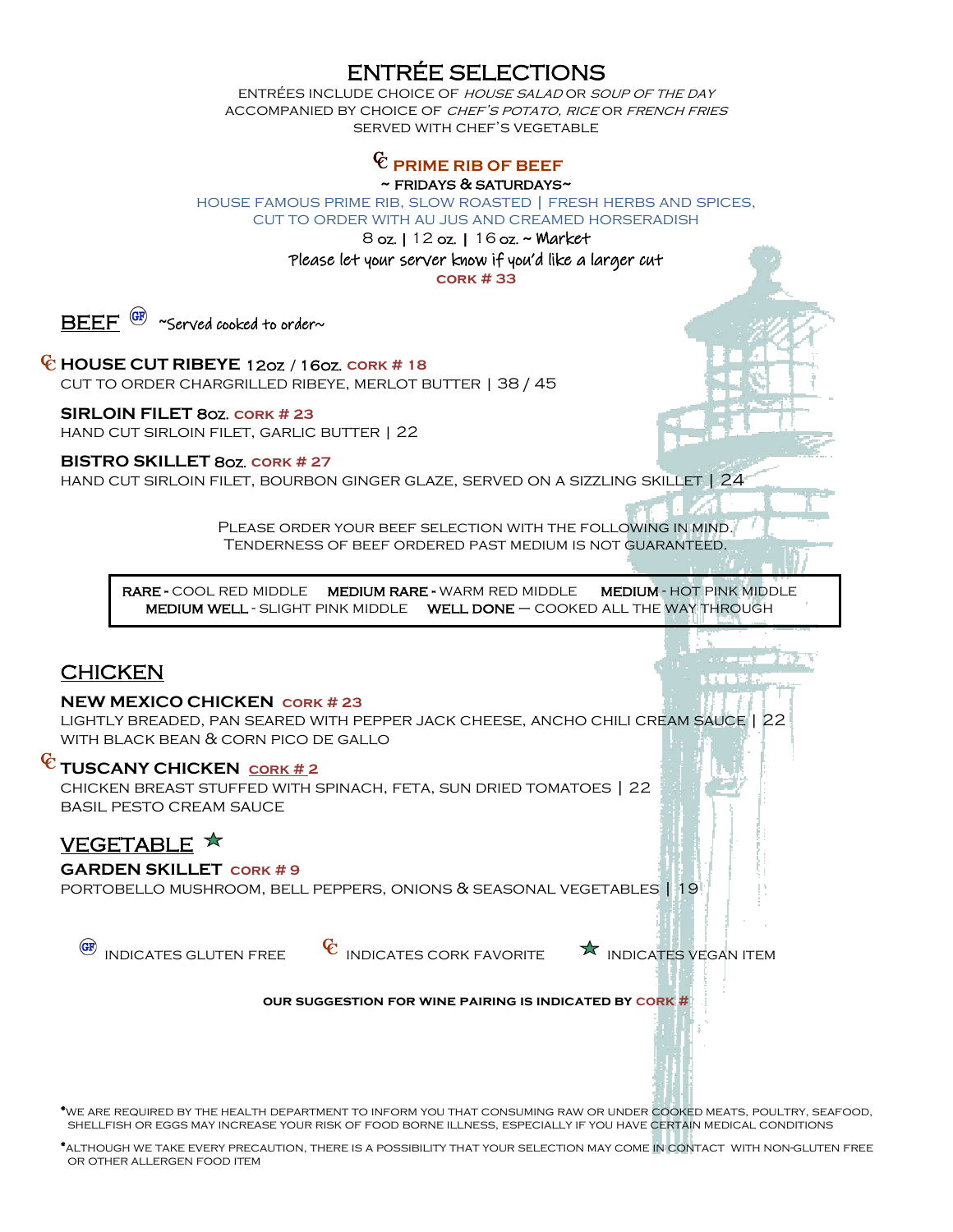### OCEAN FAVORITES I

# *d i n n e r*

*Cork & Catch*

#### **CAPTAIN'S CATCH cork # 3**

grilled prawns, calamari, breaded tilapia, cilantro lime cocktail sauce | 31 house tarter sauce

**MEDITERRANEAN JUMBO SEARED SCALLOPS cork # 11**

seared scallops, sautéed tomatoes, spinach, feta, balsamic reduction | 32

**FRIED PRAWNS cork # 7** battered & deep fried, cilantro lime cocktail sauce | 24

**WILD ALASKAN SALMON cork # 10** pesto glazed, tomatoes, balsamic reduction, fresh grated parmesan | 25

**ALMOND CRUSTED CALAMARI cork # 11** Blackberry mango chutney | 26

**IMPERIAL TILAPIA cork # 1** topped with shrimp, crab & bay scallops, lemon caper sauce | 27

**BAYOU SEA SCALLOPS AND PRAWNS cork # 6** seared scallops & prawns, sweet bourbon ginger glaze | 28

# PASTA

served with a market salad

**FLORENTINE LINGUINE cork # 2** linguine, tomatoes, spinach, black olives, artichokes, garlic, olive oil | 17 fresh grated parmesan

**SEAFOOD SCAMPI LINGUINE cork # 5** linguine, grilled shrimp & bay scallops, white wine, garlic, parsley | 22

**CHICKEN & DOUBLE MUSHROOM BOWTIE cork # 2** bowtie pasta, sautéed chicken, crimini & portobello mushrooms, marsala | 19 wine sauce, fresh grated parmesan

**SURF STYLE MAC-N-CHEESE cork # 3** blackened shrimp & scallops in our own poblano cheese sauce | 21

 $\sim$  GLUTEN FREE PASTA  $\left(\begin{matrix} \mathbb{G}\mathbb{F} \end{matrix}\right)$   $\cdot$  **2** 

To be considerate of all of our guests' time and dining experiences, tables of 6 or more will receive 2 checks per table so we may continue to offer the same level of quality and service to everyone | 20% gratuity will be added to parties of 6 or more | split plate charge \$6 | cork & catch reserves the right to refuse service to anyone